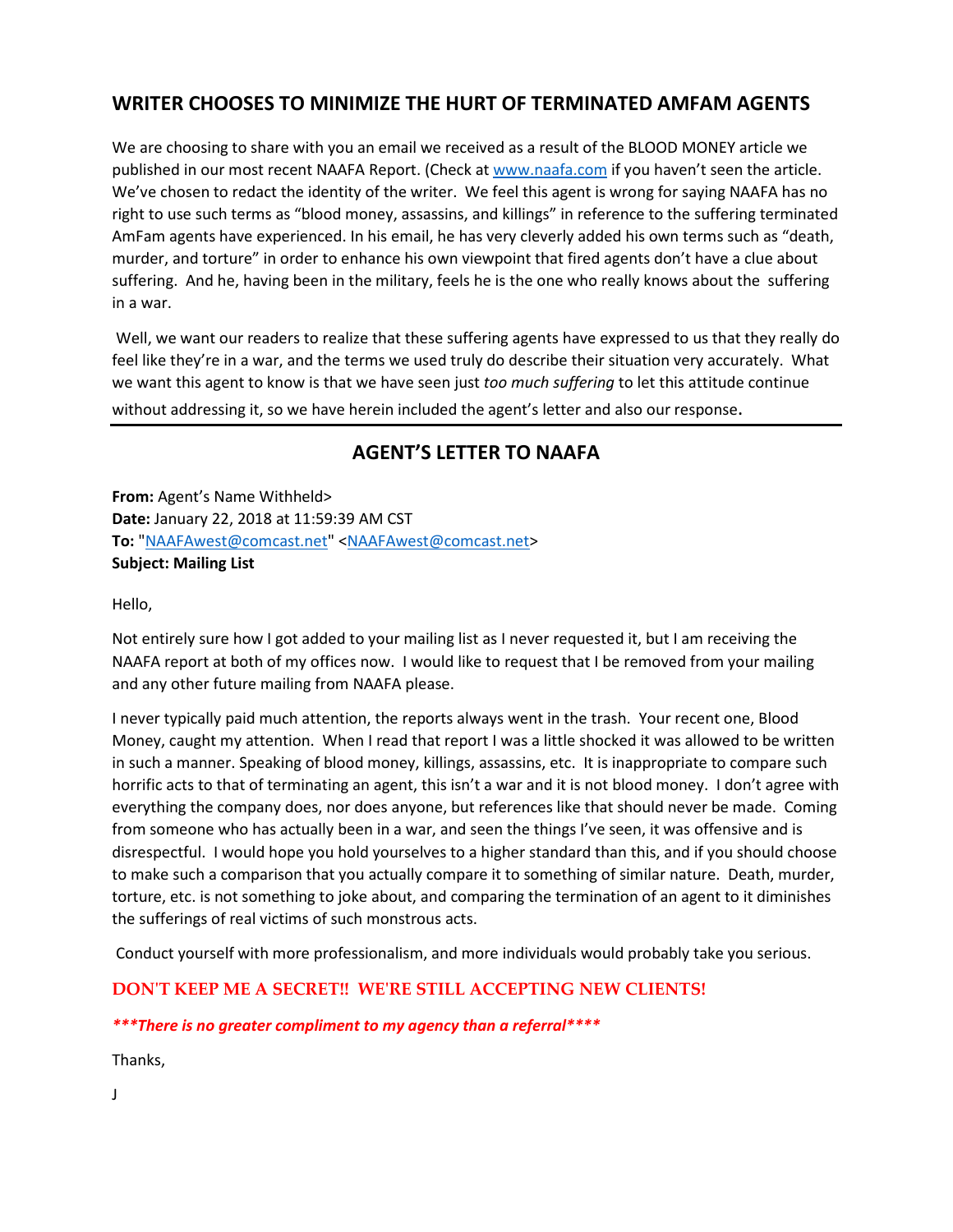# NAAFA' S RESPONSE TO AGENT'S LETTER



PO Box 578 Circle Pines, MN 55014 1-888-71-NAAFA Email[: NAAFAwest@comcast.net](mailto:NAAFAwest@comcast.net)

February 9, 2018

Agent's Name Agent's address City, State, Zip

Agent's Satellite Office Address City, State, Zip

Dear Mr. (Name Withheld)

We at NAAFA always welcome responses from our readers, even negative responses like yours. You have requested to be removed from our mailing list and we shall certainly do that. Just in case you want to sneak a peek at future issues, they are posted on our website [\(www.NAAFA.com\)](http://www.naafa.com/) for all to see. And believe it when we say, we do get a lot of visits to that page on our website.

We would like to address some of the comments you made in your letter. When you say that it is inappropriate to compare such horrific acts as killings, assassins, blood money, etc. to the termination of agents, we believe you are really showing your naiveté even though you say you have actually been in a war yourself. Might we first say thank you for defending our country. But the fact that you have been in the military service does not qualify you to say that people who have been fired by American Family have not also suffered. Perhaps they are more heroic than you are.

If you could sit in the NAAFA office for a while, you would hear calls from all sorts of hurting people. We have had a wife call saying her spouse (the agent) was so depressed about being terminated that she was afraid he might commit suicide. Another agent called while driving his car to tell us he had just been terminated and he planned to drive his vehicle into a stone embankment. We kept him on the line for over an hour, trying to explain that there is no company worth dying over. We have seen agents totally rendered incapable of movement or action when told they were fired. We've been told that certain district managers have even cried when they had to come tell an agent he was fired. We have heard from the children of terminated agents who were extremely concerned about their parent(s) and the effects the